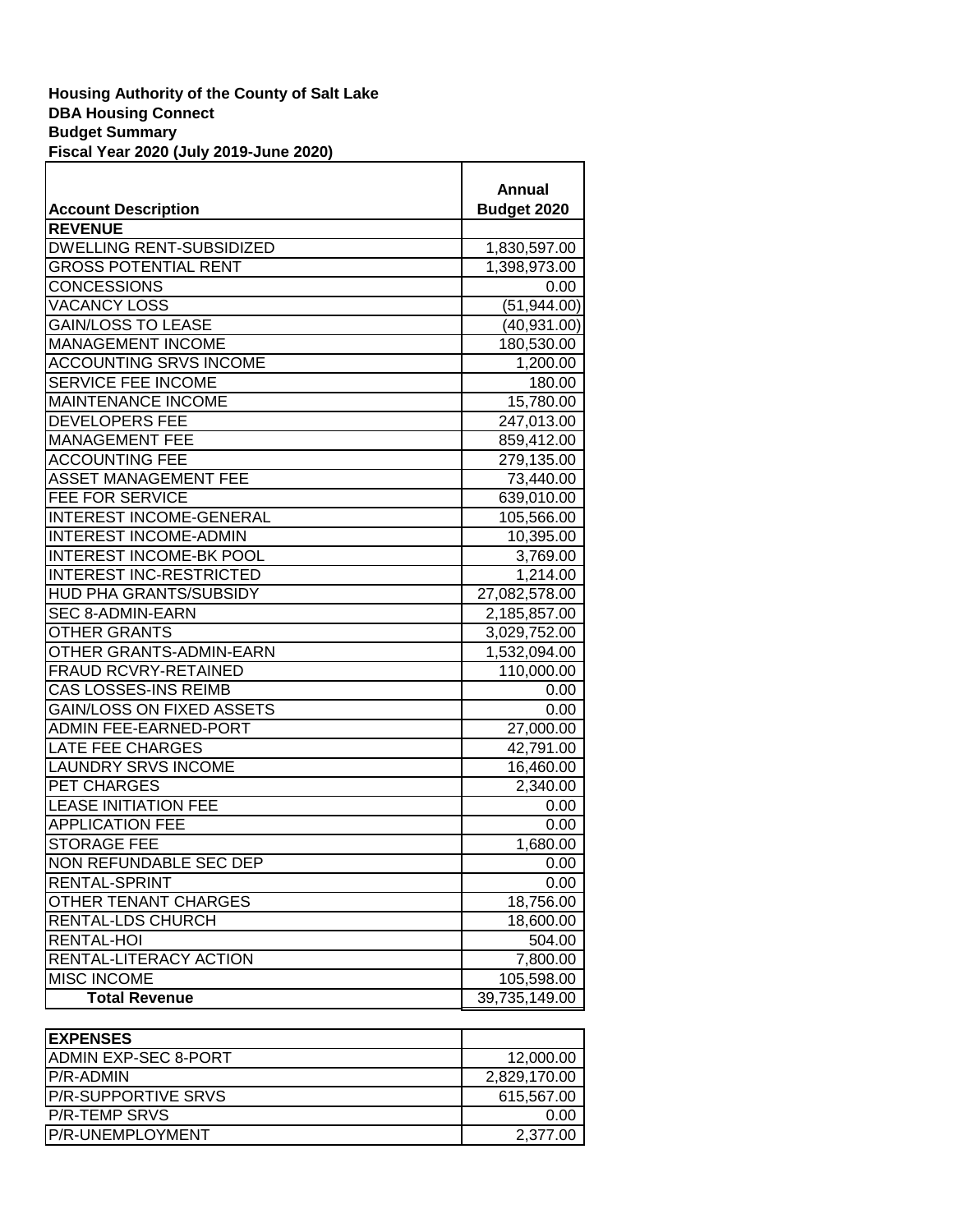| <b>Account Description</b>        | Annual<br>Budget 2020 |
|-----------------------------------|-----------------------|
| <b>ADMIN BENEFIT-MED</b>          | 445,036.00            |
| SPT SRV BENEFIT-MED               | 151,292.00            |
| <b>ADMIN BENEFIT-RETIRE</b>       | 481,165.00            |
| SPT SRV BENEFIT-RETIRE            | 102,674.00            |
| <b>ADMIN BENEFIT-TAXES</b>        | 225,521.00            |
| <b>SPT SRV BENEFIT-TAXES</b>      | 46,385.00             |
| SPT SRV BENEFIT-OTHER             | 13,336.00             |
| <b>ADMIN BENEFIT-OTHER</b>        | 65,265.00             |
| <b>LEGAL EXPENSE</b>              |                       |
| LEGAL EXPENSE-COLLECTED           | 23,500.00             |
|                                   | (11,400.00)           |
| <b>TRAINING-STAFF</b>             | 54,782.00             |
| <b>TRAINING-TUITION REIMBURSE</b> | 2,300.00              |
| <b>TRAVEL</b>                     | 65,657.00             |
| MILEAGE REIMBURSEMENT             | 8,564.00              |
| <b>AUDIT FEES</b>                 | 22,000.00             |
| <b>MANAGEMENT FEE</b>             | 919,576.00            |
| <b>ACCOUNTING FEE</b>             | 279,135.00            |
| <b>ASSET MANAGEMENT FEE</b>       | 73,440.00             |
| OFFICE OVERHEAD                   | 72,185.00             |
| <b>ADVERTISING</b>                | 7,128.00              |
| <b>BANK FEES</b>                  | 31,911.00             |
| <b>MEALS/FOOD</b>                 | 17,176.00             |
| <b>COMPUTER EXPENSE</b>           | 20,711.00             |
| <b>COPIES</b>                     | 10,794.00             |
| <b>DONATIONS</b>                  | 4,547.00              |
| <b>DUES/MEMBERSHIPS</b>           | 12,131.00             |
| <b>EMPLOYEE RECOGNITION</b>       | 14,259.00             |
| <b>FEES/LICENSES</b>              | 52,061.00             |
| <b>OFFICE EQP-EXPD</b>            | 4,800.00              |
| OFFICE EQP-REPAIR/MAIN            | 1,248.00              |
| OFFICE MAINT-CONTRACT             | 61,975.00             |
| PRINTERS/PRINTER SUPPLIES         | 11,346.00             |
| <b>POSTAGE</b>                    | 45,223.00             |
| <b>PRINTING</b>                   | 4,212.00              |
| PROFESSIONAL SERVICES             | 734,363.00            |
| SUBSCRIPTN/PUBLICATN              | 1,323.00              |
| <b>SUPPLIES</b>                   | 18,342.00             |
| <b>TELEPHONE</b>                  | 84,652.00             |
| TELEPHONE-LONG DISTANCE           | 1,122.00              |
| <b>TELEPHONE-MOBILE</b>           | 17,196.00             |
| PROGRAM SUPPLIES                  | 520.00                |
| <b>PUBLIC RELATIONS</b>           |                       |
|                                   | 450.00                |
| <b>PROMOTION</b>                  | 800.00                |
| <b>BACKGROUND/CREDIT REPORTS</b>  | 7,138.00              |
| <b>Total Administration</b>       | 7,664,955.00          |

Т

| <b>ITENANT-STIPENDS</b>        | 3.000.00 |
|--------------------------------|----------|
| <b>ITENANT-PROFESSIONAL SR</b> |          |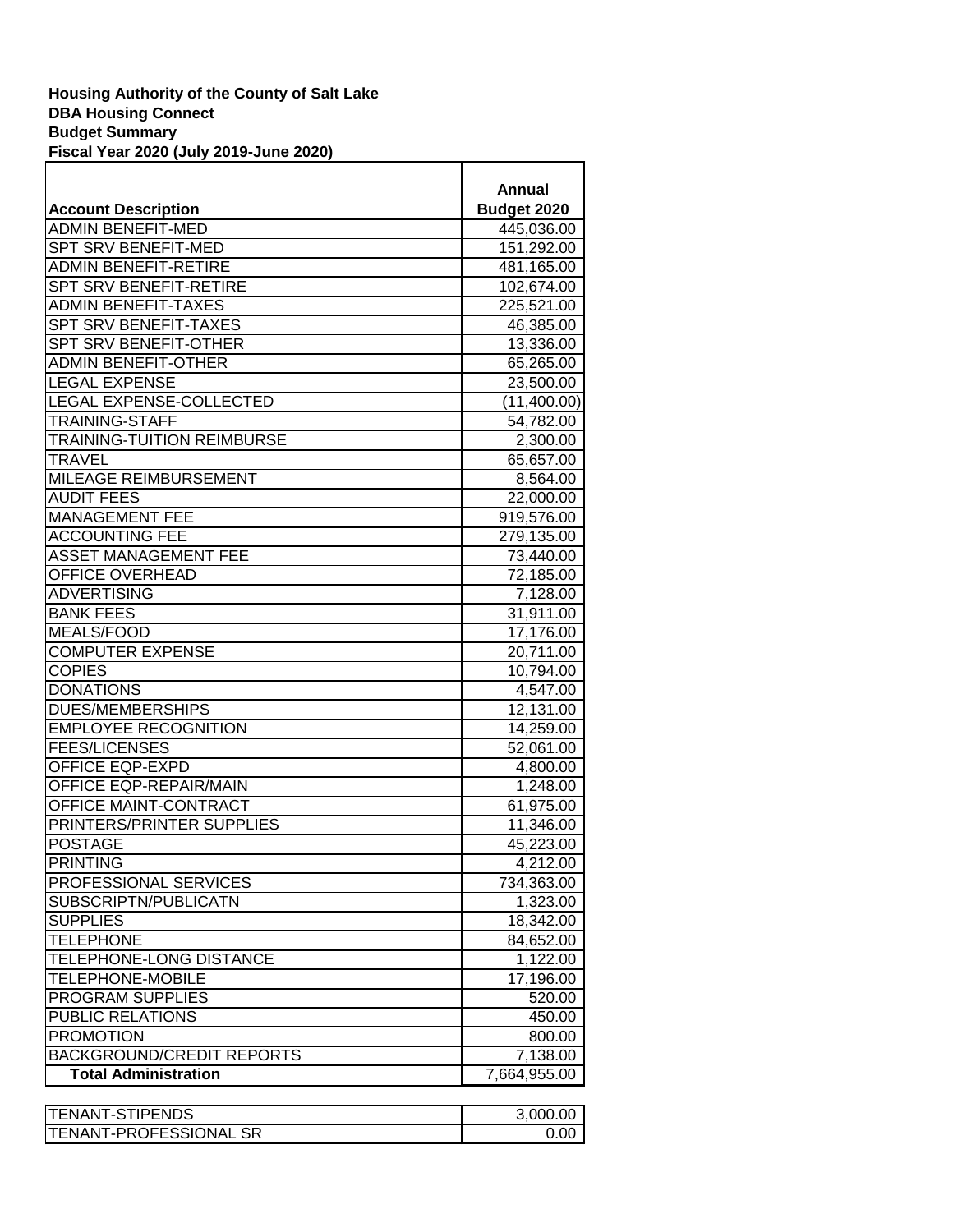| <b>Account Description</b>   | Annual<br>Budget 2020 |
|------------------------------|-----------------------|
| <b>TENANT-OTHER EXPENSES</b> | 0.00                  |
| <b>TENANT EMPLOYMENT</b>     | 0.00                  |
| P/R-FSS COORDINATOR          | 151,309.00            |
| <b>FSS BENEFIT-MED</b>       | 39,768.00             |
| <b>FSS BENEFIT-RETIRE</b>    | 25,933.00             |
| <b>FSS BENEFIT-TAXES</b>     | 11,596.00             |
| <b>FSS BENEFIT-OTHER</b>     | 3,336.00              |
| <b>Total Tenant Services</b> | 234,942.00            |
|                              |                       |
| UTILITIES-WATER              | 213,161.00            |
| UTILITIES-SEWER              | 188,392.00            |
| UTILITIES-ELECTRICITY        | 159,084.00            |
| UTILITIES-GAS                | 63,256.00             |
| <b>Total Utilities</b>       | 623,893.00            |
|                              |                       |
| <b>MAINT-SALARIES</b>        | 765.447.00            |

٦

| <b>MAINT-SALARIES</b>                  | 765,447.00   |
|----------------------------------------|--------------|
| <b>MAINT-TEMP SRVS</b>                 | 0.00         |
| MAINT-COLLECTED                        | (38, 360.00) |
| MATERIALS-GENERAL                      | 157,820.00   |
| <b>MAINT-CLOTHING</b>                  | 2,357.00     |
| MATERIALS-WATER HEATERS                | 15,600.00    |
| MATERIALS-FURNACES                     | 20,142.00    |
| <b>MATERIALS-GROUNDS</b>               | 10,500.00    |
| <b>MAINT-PHYSICAL CNT VAR</b>          | 0.00         |
| MAINT-OBSOLETE INVENTORY               | 0.00         |
| MAINT-APPLIANCES                       | 39,212.00    |
| <b>MAINT-TOOLS</b>                     | 7,550.00     |
| <b>MAINT-EQUIP RENTAL</b>              | 4,810.00     |
| MAINT-CONTRACT COST OCCUPIED UNITS     | 0.00         |
| <b>CONTRACT-GRAFFITI</b>               | 0.00         |
| <b>CONTRACT-COMMON AREAS</b>           | 10,750.00    |
| CONTRACT-MOWING                        | 177,971.00   |
| <b>CONTRACT-VEHICLE GAS</b>            | 37,683.00    |
| <b>CONTRACT-VEHICLE AND EQUIP</b>      | 15,647.00    |
| CONTRACT-LOCKSMITH                     | 5,325.00     |
| CONTRACT-BACKFLOW                      | 2,935.00     |
| CONTRACT-POOL                          | 825.00       |
| <b>CONTRACT-PREV MAINT</b>             | 114,694.00   |
| CONTRACT-HVAC                          | 55,794.00    |
| <b>CONTRACT-SPRINKLER REPAIRS</b>      | 10,600.00    |
| CONTRACT-TREE TRIMMING/REMOVAL         | 15,500.00    |
| CONTRACT-GROUNDS MISC                  | 10,000.00    |
| CONTRACT-SNOW REMOVAL-SHOVEL           | 11,187.00    |
| CONTRACT-SNOW REMOVAL-PLOW             | 16,269.00    |
| CONTRACT-ELEVATOR                      | 9,295.00     |
| CONTRACT-NON-UNIT PAINTING             | 5,775.00     |
| CONTRACT-EXTERIOR BUILDING MAINTENANCE | 27,250.00    |
| CONTRACT-OCCUPIED-MISC                 | 16,460.00    |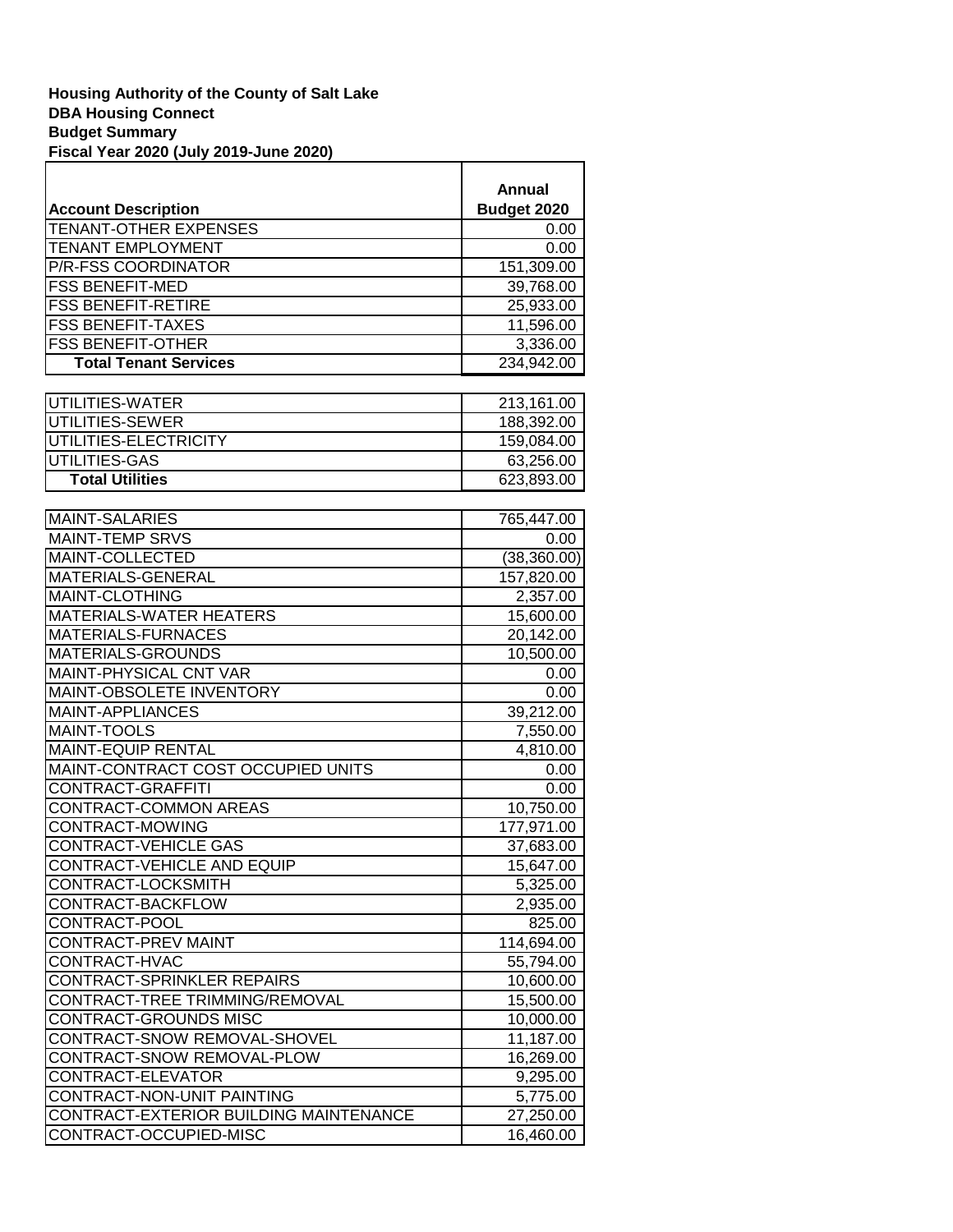|                                          | Annual       |
|------------------------------------------|--------------|
| <b>Account Description</b>               | Budget 2020  |
| CONTRACT-OCCUPIED-FLOORING REPLACEMENT   | 8,750.00     |
| CONTRACT-OCCUPIED-FLOORING MAINTENANCE   | 500.00       |
| CONTRACT-OCCUPIED-FLOORING CLEANING      | 350.00       |
| CONTRACT-OCCUPIED-UNIT PAINTING          | 0.00         |
| CONTRACT-OCCUPIED-FLOORING MAINTENANCE   | 0.00         |
| CONTRACT-OCCUPIED-FLOORING CLEANING      | 0.00         |
| CONTRACT-VACANCY-MISC                    | 114,044.00   |
| CONTRACT-VACANCY-FLOORING REPLACEMENT    | 55,200.00    |
| CONTRACT-VACANCY-UNIT CLEANING           | 17,300.00    |
| CONTRACT-VACANCY-UNIT PAINTING           | 131,303.00   |
| CONTRACT-VACANCY-FLOORING MAINTENANCE    | 500.00       |
| CONTRACT-VACANCY-FLOORING CLEANING       | 15,630.00    |
| CONTRACT-CARPENTRY                       | 7,725.00     |
| CONTRACT-ELECTRICAL                      | 20,315.00    |
| CONTRACT-SEWERLINE CLEANING              | 19,600.00    |
| CONTRACT-PLUMBING                        | 18,509.00    |
| CONTRACT-EXTERMINATION                   | 47,262.00    |
| CONTRACT-JANITORIAL                      | 39,800.00    |
| CONTRACT-GARBAGE                         | 87,270.00    |
| <b>VEHICLE LEASE</b>                     | 49,858.00    |
| <b>MAINT BENEFIT-MED</b>                 | 171,586.00   |
| <b>MAINT BENEFIT-RETIRE</b>              | 122,794.00   |
| <b>MAINT BENEFIT-TAXES</b>               | 53,750.00    |
| <b>MAINT BENEFIT-OTHER</b>               | 15,454.00    |
| <b>Total Maintenance</b>                 | 2,526,538.00 |
|                                          |              |
| CONTRACT-LAW ENFORCEMENT                 | 15,323.00    |
| <b>CONTRACT SECURITY</b>                 | 6,000.00     |
| <b>Total Protective Services Expense</b> | 21,323.00    |
|                                          |              |
| PROPERTY INSURANCE                       | 195,708.00   |
| <b>FIDELITY BOND INSURANCE</b>           | 1,402.00     |
| <b>LIABILITY INSURANCE</b>               | 36,218.00    |
| <b>AUTO INSURANCE</b>                    | 13,208.00    |
| COLLECTION LOSS-FRAUD                    | 23,650.00    |
| <b>BAD DEBT-TENANT RENT</b>              | 65,986.00    |
| <b>INTEREST EXPENSE</b>                  | 8,298.00     |
| MORTGAGE BOND INT EXP                    | 239,111.00   |
| <b>INTEREST EXP-BANK POOL</b>            | 3,120.00     |
| <b>LATE FEES</b>                         | 0.00         |
| <b>CAS LOSSES-CONTRACTS</b>              | 43,775.00    |

HSG ASST PMT-RENTAL 25,970,406.00 HSG ASST PMT-UTILITIES 168,310.00 HSG ASST PMT-DAMAGES 0.00 HSG ASST PMT-FSS ESCROW 208,709.00 HSG ASST PMT-SEC DEPOSITS 0.00 HSG ASST PMT-PORT-OUT 242,280.00 HSG ASST PMT-PORT-IN  $\vert$  0.00